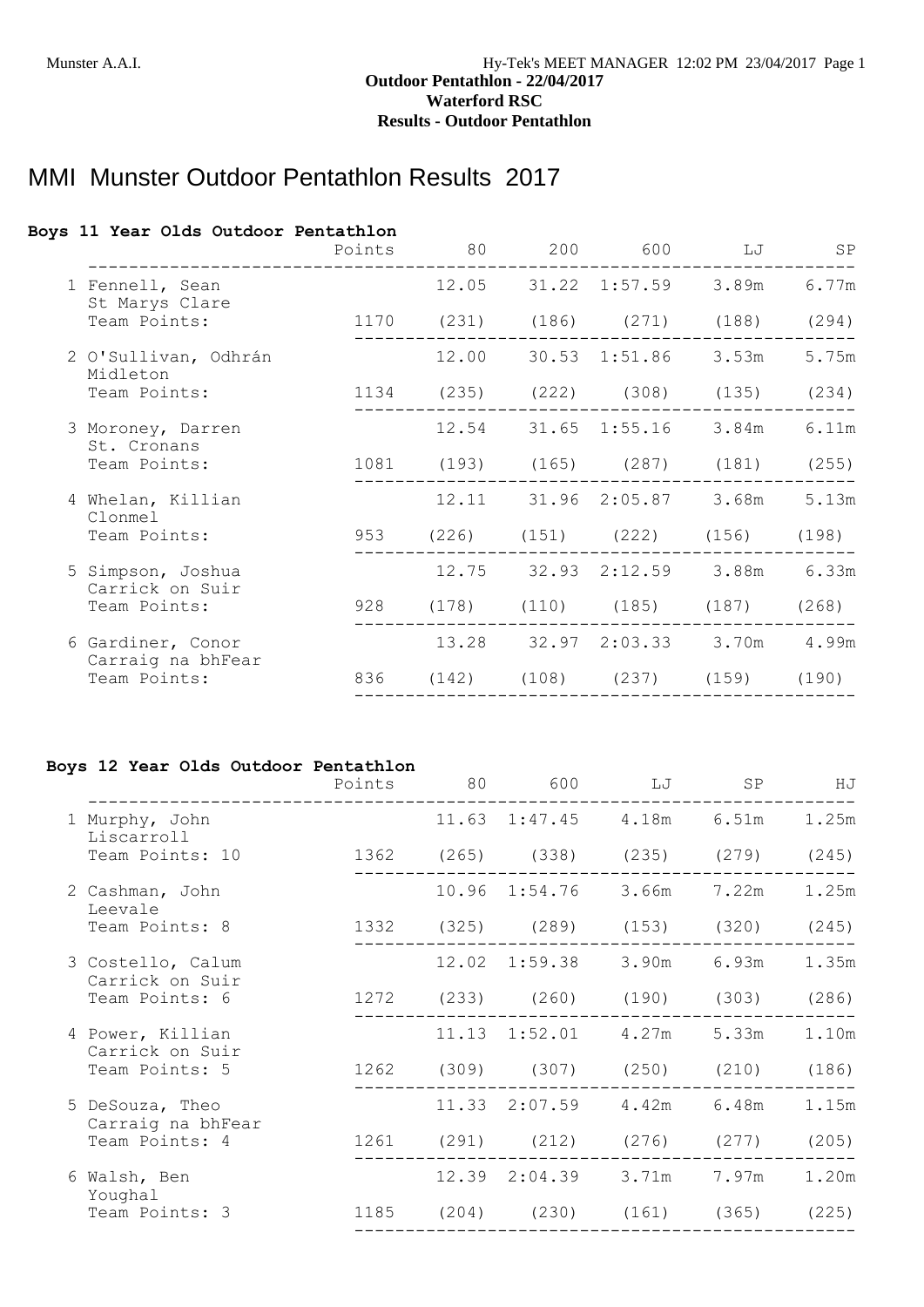| Munster A.A.I. |  |
|----------------|--|
|----------------|--|

| Munster A.A.I.                           | Hy-Tek's MEET MANAGER 12:02 PM 23/04/2017 Page 1<br><b>Outdoor Pentathlon - 22/04/2017</b><br><b>Waterford RSC</b> |  |                                                                            |  |  |           |  |  |
|------------------------------------------|--------------------------------------------------------------------------------------------------------------------|--|----------------------------------------------------------------------------|--|--|-----------|--|--|
|                                          |                                                                                                                    |  | <b>Results - Outdoor Pentathlon</b>                                        |  |  |           |  |  |
| 7 O'Sullivan, Sam<br>Carraig na bhFear   |                                                                                                                    |  | 11.69  2:05.90  3.87m  6.07m  1.15m                                        |  |  |           |  |  |
| Team Points: 2                           |                                                                                                                    |  | 1125 (260) (222) (185) (253) (205)                                         |  |  | --------- |  |  |
| 8 McCarthy, Ryan<br>Riverstick Kinsale   |                                                                                                                    |  | 12.08 1:55.22 3.72m 6.49m 1.05m                                            |  |  |           |  |  |
| Team Points: 1                           |                                                                                                                    |  | 1120 (228) (286) (162) (277) (167)                                         |  |  |           |  |  |
| 9 Scanlon, Corey<br>Finisk Valley        |                                                                                                                    |  | 12.15 2:05.29 3.63m 7.40m                                                  |  |  | 1.10m     |  |  |
|                                          |                                                                                                                    |  | $1114$ (223) (225) (149) (331) (186)                                       |  |  |           |  |  |
| 10 Boyle, Ruaidhri<br>Carraig na bhFear  |                                                                                                                    |  | 11.91  1:51.35  3.83m  4.92m                                               |  |  | 1.10m     |  |  |
|                                          | ---------                                                                                                          |  | 1104 (242) (311) (179) (186) (186)                                         |  |  |           |  |  |
| 11 McCutcheon, Alan<br>Dooneen           |                                                                                                                    |  | 12.24 1:50.88 3.62m 5.39m 1.05m                                            |  |  |           |  |  |
|                                          |                                                                                                                    |  | 1058 (216) (315) (147) (213) (167)                                         |  |  |           |  |  |
| 12 Proven, Kieran<br>Clonmel             |                                                                                                                    |  | 12.89  2:09.40  3.44m  7.35m  1.10m                                        |  |  |           |  |  |
|                                          |                                                                                                                    |  | $1006$ (168) (202) (122) (328) (186)                                       |  |  |           |  |  |
| 13 O'Riordan, Bobby<br>Carraig na bhFear |                                                                                                                    |  | 12.33 1:57.73 3.53m 6.44m 0.90m                                            |  |  |           |  |  |
|                                          |                                                                                                                    |  | 1003 (209) (270) (135) (274) (115)                                         |  |  |           |  |  |
| 14 McCarthy, Ben<br>Carraig na bhFear    |                                                                                                                    |  | 13.18 2:08.98 3.26m 6.52m 1.00m                                            |  |  |           |  |  |
|                                          |                                                                                                                    |  |                                                                            |  |  |           |  |  |
| 15 O'Connor, Howard<br>Carraig na bhFear |                                                                                                                    |  | 12.45 2:08.01 3.39m 4.70m 0.95m                                            |  |  |           |  |  |
|                                          |                                                                                                                    |  | 831 (200) (210) (115) (174) (132)                                          |  |  |           |  |  |
| 16 O'Connor, Zach<br>Carraig na bhFear   |                                                                                                                    |  | 12.65 2:12.82 3.00m 4.75m 0.95m                                            |  |  |           |  |  |
|                                          |                                                                                                                    |  | 744 (185) (184) (66) (177) (132)<br>-------------------------------------- |  |  |           |  |  |
|                                          |                                                                                                                    |  |                                                                            |  |  |           |  |  |

## **Boys 13 Year Olds Outdoor Pentathlon**

|                                 | Points | 60H   | 800     | LJ    | SP     | НJ    |
|---------------------------------|--------|-------|---------|-------|--------|-------|
| 1 Alamu, George<br>Midleton     |        | 10.27 | 2:44.95 | 4.38m | 10.47m | 1.35m |
|                                 | 1838   | (491) | (278)   | (269) | (514)  | (286) |
| 2 Bergin, Killian<br>Templemore |        | 11.61 | 2:44.20 | 4.05m | 7.25m  | 1.40m |
|                                 | 1402   | (278) | (281)   | (214) | (322)  | (307) |
| 3 Hardy, Matthew<br>Borrisokane |        | 12.58 | 2:47.78 | 4.12m | 8.40m  | 1.25m |
|                                 | 1284   | (160) | (264)   | (225) | (390)  | (245) |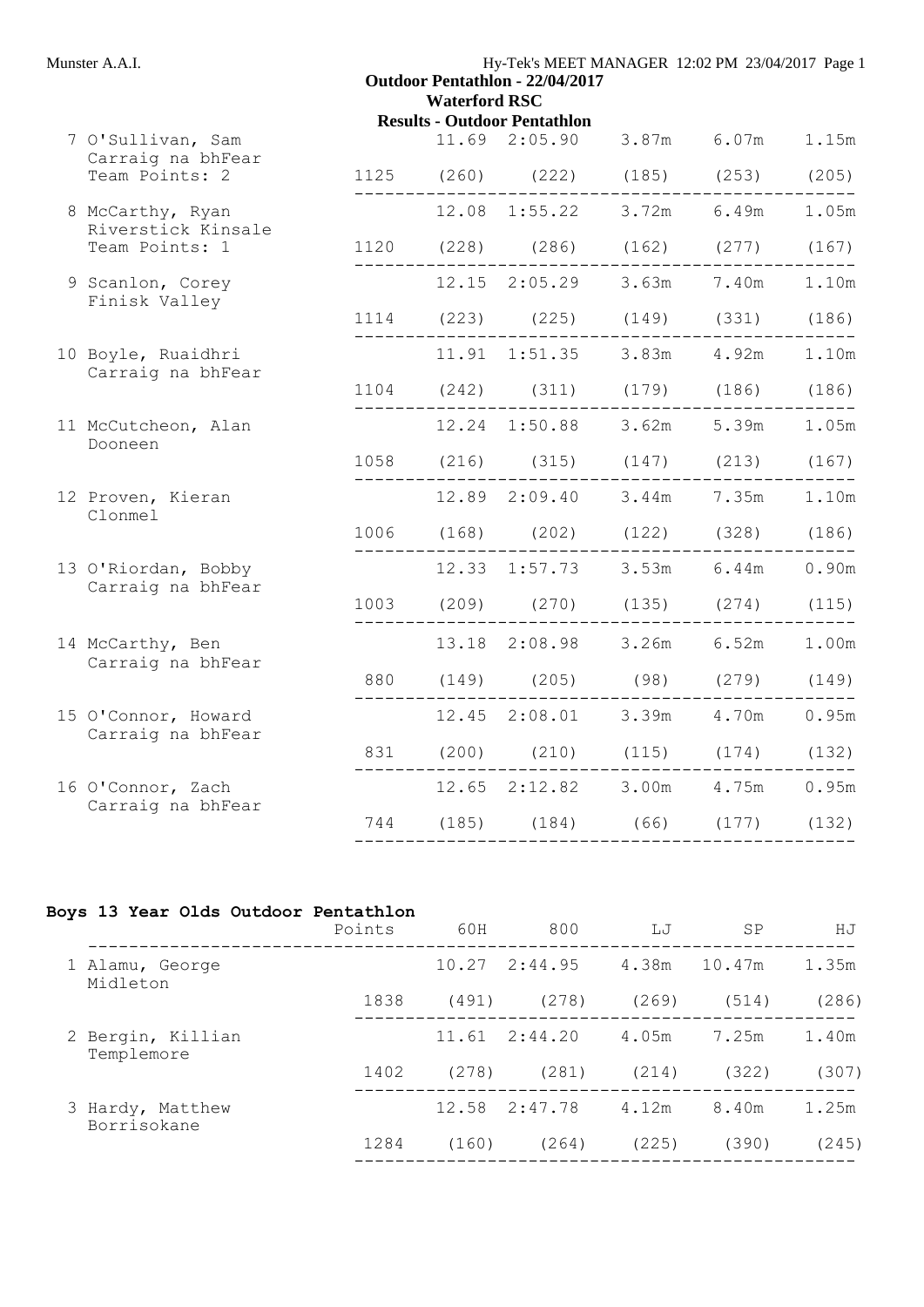## **Boys 14 Year Olds Outdoor Pentathlon**

|                                    | Points | 80H   | 800     | LJ    | SP     | НJ    |
|------------------------------------|--------|-------|---------|-------|--------|-------|
| 1 Cullen, Jack<br>Bandon           |        | 13.60 | 2:28.48 | 4.85m | 10.04m | 1.36m |
|                                    | 2000   | (359) | (509)   | (354) | (488)  | (290) |
| 2 Reynolds, Alex<br>Nenagh Olympic |        | 14.45 | 2:45.82 | 4.65m | 8.86m  | 1.48m |
|                                    | 1687   | (243) | (336)   | (317) | (417)  | (374) |
| 3 Connolly, Ben                    |        | 15.17 | 3:01.57 | 4.01m | 7.81m  | 1.30m |
| Nenagh Olympic                     | 1181   | (161) | (208)   | (207) | (355)  | (250) |
|                                    |        |       |         |       |        |       |

## **Boys 15 Year Olds Outdoor Pentathlon**

|                                      | Points | 80H   | 800                       | $T_{\rm H}T$    | SP    | HJ    |
|--------------------------------------|--------|-------|---------------------------|-----------------|-------|-------|
| 1 Kissane, Jordan<br>Tralee Harriers |        |       | 14.60 2:41.89 4.97m 9.96m |                 |       | 1.51m |
|                                      | 1882   | (254) |                           | $(372)$ $(377)$ | (483) | (396) |
|                                      |        |       |                           |                 |       |       |

## **Boys 16 Year Olds Outdoor Pentathlon**

|                                       | Points | 100H  | 800                                | LJ    | SP    | НJ    |
|---------------------------------------|--------|-------|------------------------------------|-------|-------|-------|
| 1 O'Connor, Diarmuid<br>Bandon        |        |       | $15.28$ $2:22.57$ $5.75m$ $11.10m$ |       |       | 1.63m |
|                                       | 2826   |       | $(678)$ $(575)$ $(533)$ $(552)$    |       |       | (488) |
| 2 Griffin, Cillian<br>Tralee Harriers |        |       | 15.85 2:40.06 5.58m 11.30m         |       |       | 1.54m |
|                                       | 2485   | (614) | (390)                              | (498) | (564) | (419) |
|                                       |        |       |                                    |       |       |       |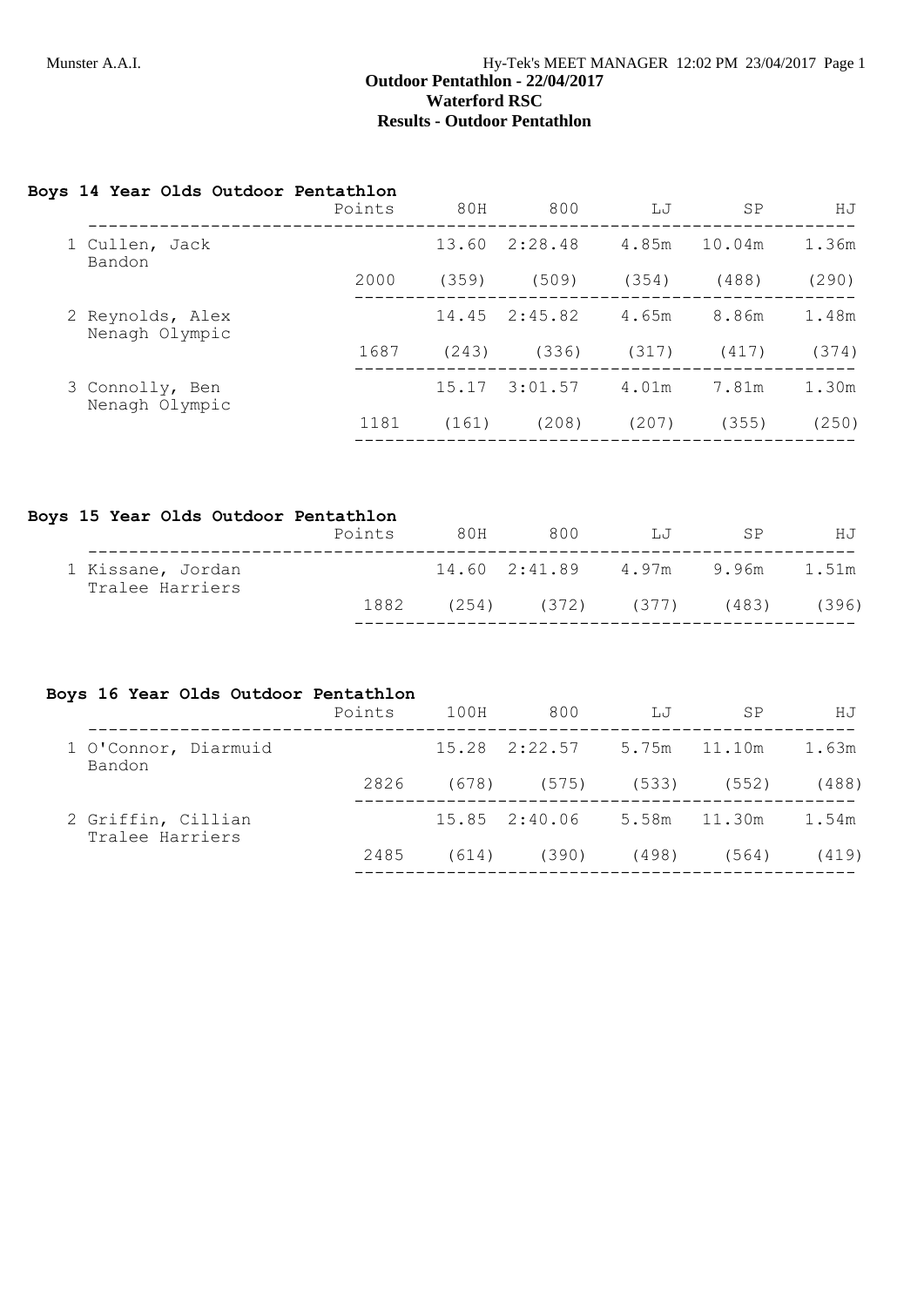#### **Girls 11 Year Olds Outdoor Pentathlon**

|                                     | Points | 80    | 200 | 600 | LJ                                      | SP    |
|-------------------------------------|--------|-------|-----|-----|-----------------------------------------|-------|
| 1 Abullo, Sarah<br>Waterford        |        |       |     |     | 12.44 32.04 1:57.69 3.75m 5.93m         |       |
|                                     |        |       |     |     | 1340 (201) (349) (271) (252) (267)      |       |
| 2 Alamu, Rosemary<br>Midleton       |        |       |     |     | 12.35 31.68 2:03.41 3.87m 5.18m         |       |
|                                     |        |       |     |     | 1313 (207) (371) (236) (279) (220)      |       |
| 3 Lynch, Lucy<br>Ferrybank          |        |       |     |     | 12.25 31.52 2:04.15 3.63m 4.69m         |       |
|                                     |        |       |     |     | 1244 (215) (381) (232) (227) (189)      |       |
| 4 Iqwe, Petre<br>Ferrybank          |        |       |     |     | 12.05 32.85 2:26.25 3.81m 4.13m         |       |
|                                     |        |       |     |     | 1073 (231) (302) (121) (265) (154)      |       |
| 5 Miniter, Clara<br>St Marys Clare  |        | 13.32 |     |     | 34.81 2:13.62 3.20m                     | 5.61m |
|                                     | 909    |       |     |     | $(140)$ $(200)$ $(180)$ $(142)$ $(247)$ |       |
| 6 Walsh, Emma<br>Carrick on Suir    |        |       |     |     | 13.63 35.54 2:14.68 3.31m               | 4.16m |
|                                     |        |       |     |     | 781 (120) (167) (175) (163) (156)       |       |
| 7 Moynihan, Abbey<br>Leevale        |        | 12.99 |     |     | 36.62 2:37.31 3.30m                     | 4.87m |
|                                     |        |       |     |     | 723 (161) (123) (78) (161) (200)        |       |
| 8 Dorney, Cathy<br>Belgooly         |        | 14.24 |     |     | 37.62 2:23.06 3.00m                     | 2.27m |
|                                     |        |       |     |     | 458 (87) (87) (135) (107) (42)          |       |
| DNF Boland, Niamh<br>Nenagh Olympic |        | 13.58 |     |     | 35.82 DNS 3.14m 4.25m                   |       |
|                                     |        |       |     |     | $(123)$ $(155)$ $(0)$ $(131)$ $(162)$   |       |
|                                     |        |       |     |     |                                         |       |

## **Girls 12 Year Olds Outdoor Pentathlon**

|                                        | Points | 80    | 600             | LJ    | <b>SP</b> | ΗJ    |
|----------------------------------------|--------|-------|-----------------|-------|-----------|-------|
| 1 Falvey, Hannah<br>Belgooly           |        | 11.51 | 1:51.65         | 4.48m | 6.85m     | 1.24m |
|                                        | 1683   | (276) | (309)           | (423) | (325)     | (350) |
| 2 Bergin, Ceola<br>Templemore          |        | 12.22 | 1:57.00         | 3.81m | 8.40m     | 1.18m |
|                                        | 1475   | (217) | (275)           | (265) | (425)     | (293) |
| 3 Backari, Okwu<br>Leevale             |        | 11.86 | 2:05.44         | 3.76m | 5.36m     | 1.18m |
|                                        | 1248   | (246) | (224)           | (254) | (231)     | (293) |
| 4 Fitzgerald, Ava<br>Carraig na bhFear |        | 12.48 | 1:51.54         | 3.30m | 5.63m     | 1.21m |
|                                        | 1238   | (198) | $(310)$ $(161)$ |       | (248)     | (321) |
| 5 Amusa, Fatimo                        |        | 12.03 | 1:52.05         | 3.36m | 6.07m     | 1.12m |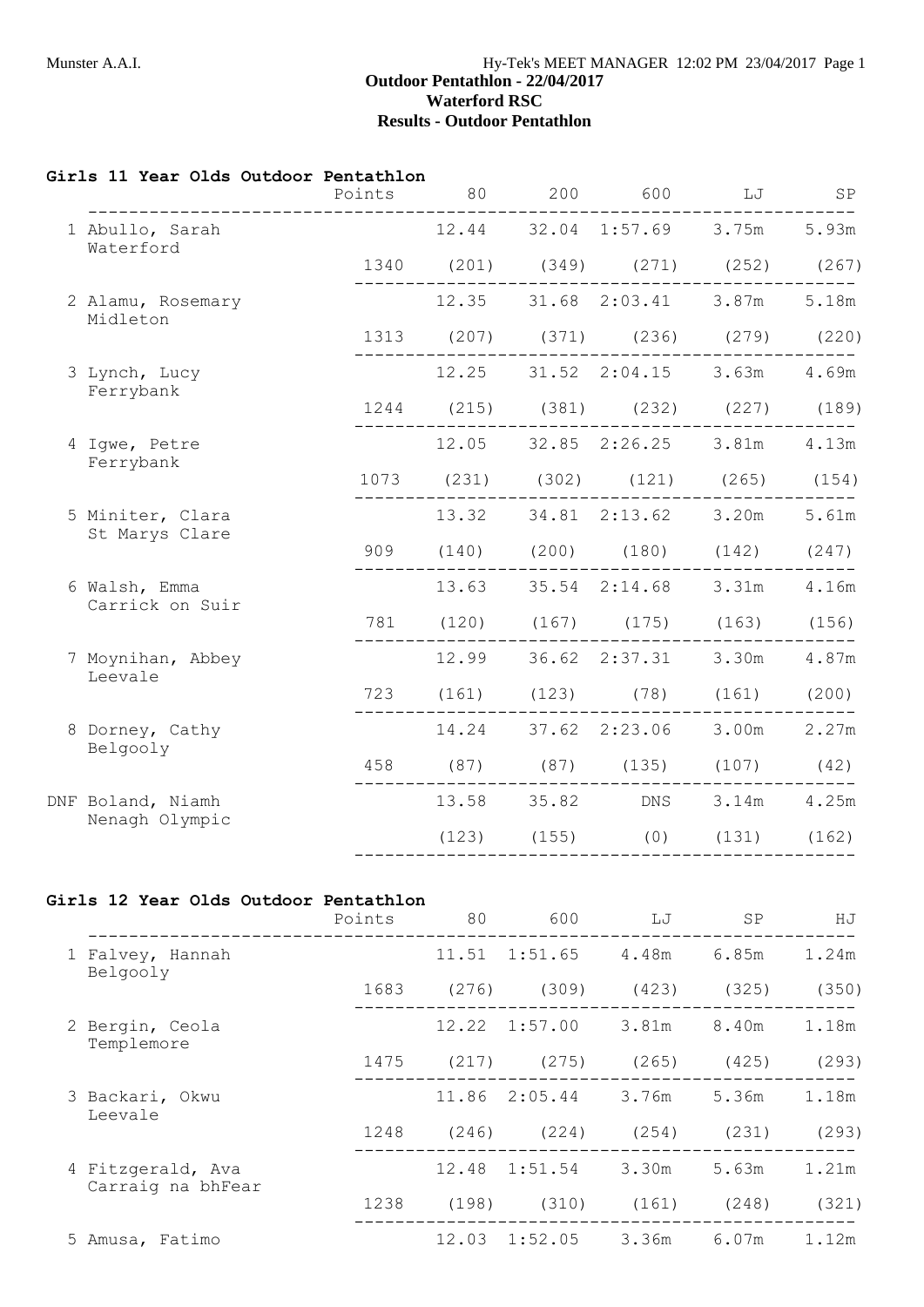|                                    |                                   | 1226 |      | $(232)$ $(307)$                 | (172)                   | (276)           | (239) |
|------------------------------------|-----------------------------------|------|------|---------------------------------|-------------------------|-----------------|-------|
| 6 Dunne, Leah<br>Carraig na bhFear |                                   |      |      | 12.27 1:57.52 3.59m             |                         | 5.46m           | 1.09m |
|                                    |                                   | 1155 |      | $(214)$ $(272)$ $(218)$ $(237)$ |                         |                 | (214) |
|                                    | 7 Dorney, Abbie<br>Belgooly       |      |      | 12.26 2:02.34 3.77m             |                         | 4.29m           | 1.09m |
|                                    |                                   | 1091 |      | $(214)$ $(242)$ $(257)$ $(164)$ |                         |                 | (214) |
| 8 Walsh, Annabelle                 | Ferrybank                         |      |      | 13.36 2:26.04 3.42m             |                         | 5.05m           | 1.21m |
|                                    |                                   | 975  |      | $(137)$ $(122)$ $(184)$ $(211)$ |                         |                 | (321) |
|                                    | 9 Casey, Mia<br>Ferrybank         |      |      | 12.93 2:09.85                   |                         | $3.42m$ $4.15m$ | 1.12m |
|                                    |                                   | 943  |      | $(165)$ $(200)$ $(184)$         |                         | (155)           | (239) |
|                                    | 10 Kennedy, Isobelle<br>Waterford |      |      | 14.01 2:21.75 3.07m             |                         | 4.46m           | 1.00m |
|                                    |                                   | 675  | (99) |                                 | $(141)$ $(119)$ $(175)$ |                 | (141) |
|                                    |                                   |      |      |                                 |                         |                 |       |

## **Girls 13 Year Olds Outdoor Pentathlon**

|                                          | Points | 60H | 800                             | LJ    | SP    | HJ    |
|------------------------------------------|--------|-----|---------------------------------|-------|-------|-------|
| 1 Rochford, Ava<br>Ennis Track           |        |     | 11.06 2:47.79 4.01m 9.28m       |       |       | 1.45m |
| Team Points: 10                          |        |     | 2149 (527) (264) (310) (482)    |       |       | (566) |
| 2 Green, Lauren<br>Riverstick Kinsale    |        |     | $10.81$ $2:52.34$ $4.03m$       |       | 5.17m | 1.31m |
| Team Points: 8                           | 1764   |     | $(568)$ $(243)$ $(315)$ $(219)$ |       |       | (419) |
| 3 McCarthy, Niamh<br>Doheny              |        |     | $12.76$ $2:40.61$ $4.24m$       |       | 7.77m | 1.31m |
| Team Points: 6                           |        |     | 1750 (283) (299) (364) (385)    |       |       | (419) |
| 4 Cahill, Caoimhe<br>St. Cronans         |        |     | 12.37 2:43.15 3.84m 6.82m       |       |       | 1.37m |
| Team Points: 5                           |        |     | 1696 (333) (286) (272) (324)    |       |       | (481) |
| 5 Coyle, Grace<br>Riverstick Kinsale     |        |     | 11.50 2:51.94 4.04m 5.38m       |       |       | 1.25m |
| Team Points: 4                           |        |     | 1610 (457) (245) (317) (232)    |       |       | (359) |
| 6 Buckley, Nicole<br>Riverstick Kinsale  |        |     | 11.43 2:45.46 3.86m             |       | 5.15m | 1.15m |
| Team Points: 3                           | 1503   |     | $(468)$ $(275)$ $(276)$ $(218)$ |       |       | (266) |
| 7 McEvoy, Ellie<br>Nenagh Olympic        |        |     | $12.11$ $3:17.12$               | 3.66m | 5.96m | 1.31m |
| Team Points: 2                           |        |     | 1433 (368) (144) (233) (269)    |       |       | (419) |
| 8 O'Mahony, Kathryn<br>Carraig na bhFear |        |     | 12.11 2:37.70 3.52m             |       | 5.87m | 1.15m |
| Team Points: 1                           |        |     | 1414 (368) (313) (204) (263)    |       |       | (266) |
| 9 Leyden, Ruth                           |        |     | 13.10 2:44.19                   | 3.56m | 5.15m | 1.31m |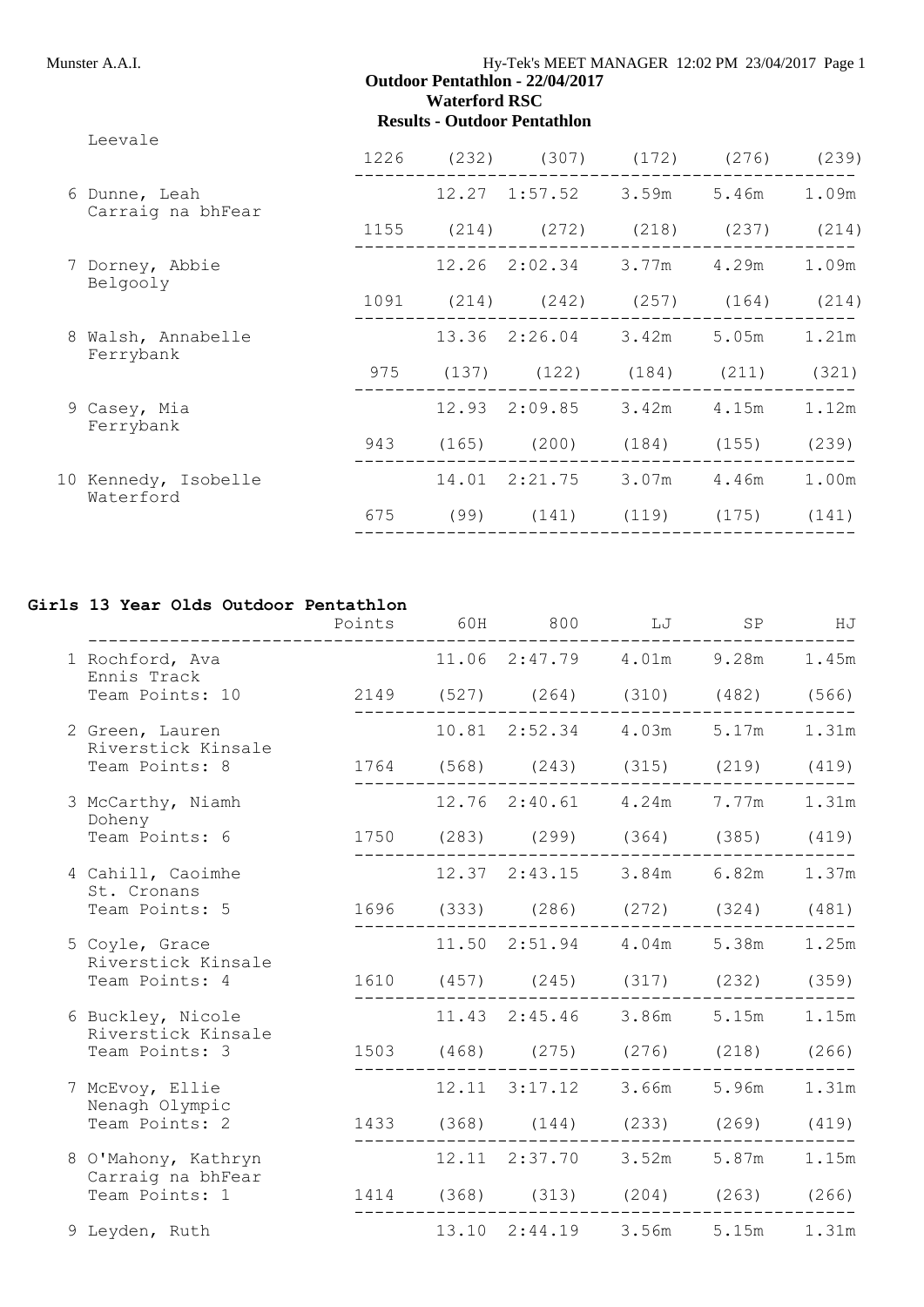1373 (243) (281) (212) (218) (419)

-------------------------------------------------

-------------------------------------------------

1204 (243) (231) (246) (218) (266)

1019 (200) (260) (206) (173) (180)

861 (179) (122) (124) (256) (180)

817 (217) (219) (72) (168) (141)

694 (109) (218) (110) (186) (71)

515 (80) (195) (110) (130) (0)

-------------------------------------------------

-------------------------------------------------

-------------------------------------------------

-----------------------------------------------

-------------------------------------------------

-------------------------------------------------

1318 (286) (152) (225) (343) (312)

1306 (300) (312) (159) (269) (266)

-------------------------------------------------

 $(0)$   $(0)$   $(0)$   $(0)$   $(0)$   $(0)$ 

Ennis Track

- 10 O'Connor, Chloe 12.74 3:14.87 3.62m 7.12m 1.20m Waterford
- 11 Cashman, Alex 12.63 2:37.92 3.29m 5.96m 1.15m Youghal
- 12 O'Donoghue, Caoimhe 13.10 2:55.04 3.72m 5.15m 1.15m Riverstick Kinsale
- ------------------------------------------------- 13 Kelleher, Rebecca 13.49 2:48.63 3.53m 4.43m 1.05m Carraig na bhFear
- 14 Murphy, Jessica 13.70 3:23.59 3.10m 5.76m 1.05m Carraig na bhFear
- ------------------------------------------------- 15 Keohane, Ciara 13.33 2:57.82 2.78m 4.35m 1.00m Carraig na bhFear
- ------------------------------------------------- 16 Twomey, Ellie 14.48 2:58.17 3.02m 4.65m 0.90m Carraig na bhFear
- ------------------------------------------------- 17 Daly, Sorcha 14.86 3:03.56 3.02m 3.73m 0.75m Carraig na bhFear
- DNF Murphy, Eva DNS DNS DNS DNS DNS Youghal
- DNF Farley, Kate and DNS DNS DNS DNS DNS DNS DNS Riverstick Kinsale  $(0)$   $(0)$   $(0)$   $(0)$   $(0)$   $(0)$
- DNF Comerford, Molly **DNS** DNS DNS DNS DNS DNS DNS Ferrybank  $(0)$   $(0)$   $(0)$   $(0)$   $(0)$   $(0)$
- DNF Naughton, Kate and DNS DNS DNS DNS DNS DNS DNS DNS
- Leevale  $(0)$   $(0)$   $(0)$   $(0)$   $(0)$   $(0)$

#### **Girls 14 Year Olds Outdoor Pentathlon**

|                                        | Points | 80H   | 800                               | LJ                | SP     | ΗJ    |
|----------------------------------------|--------|-------|-----------------------------------|-------------------|--------|-------|
| 1 Frawley, Laura<br>St. Marys Limerick |        |       | $12.08$ $2:53.79$ $5.04m$         |                   | 10.03m | 1.45m |
|                                        | 2914   | (822) |                                   | (425) (570) (531) |        | (566) |
| 2 Nolke, Katie<br>Ferrybank            |        |       | $12.71 \quad 2:49.02 \quad 4.81m$ |                   | 7.56m  | 1.53m |
|                                        | 2737   | (729) | (474)                             | (508)             | (371)  | (655) |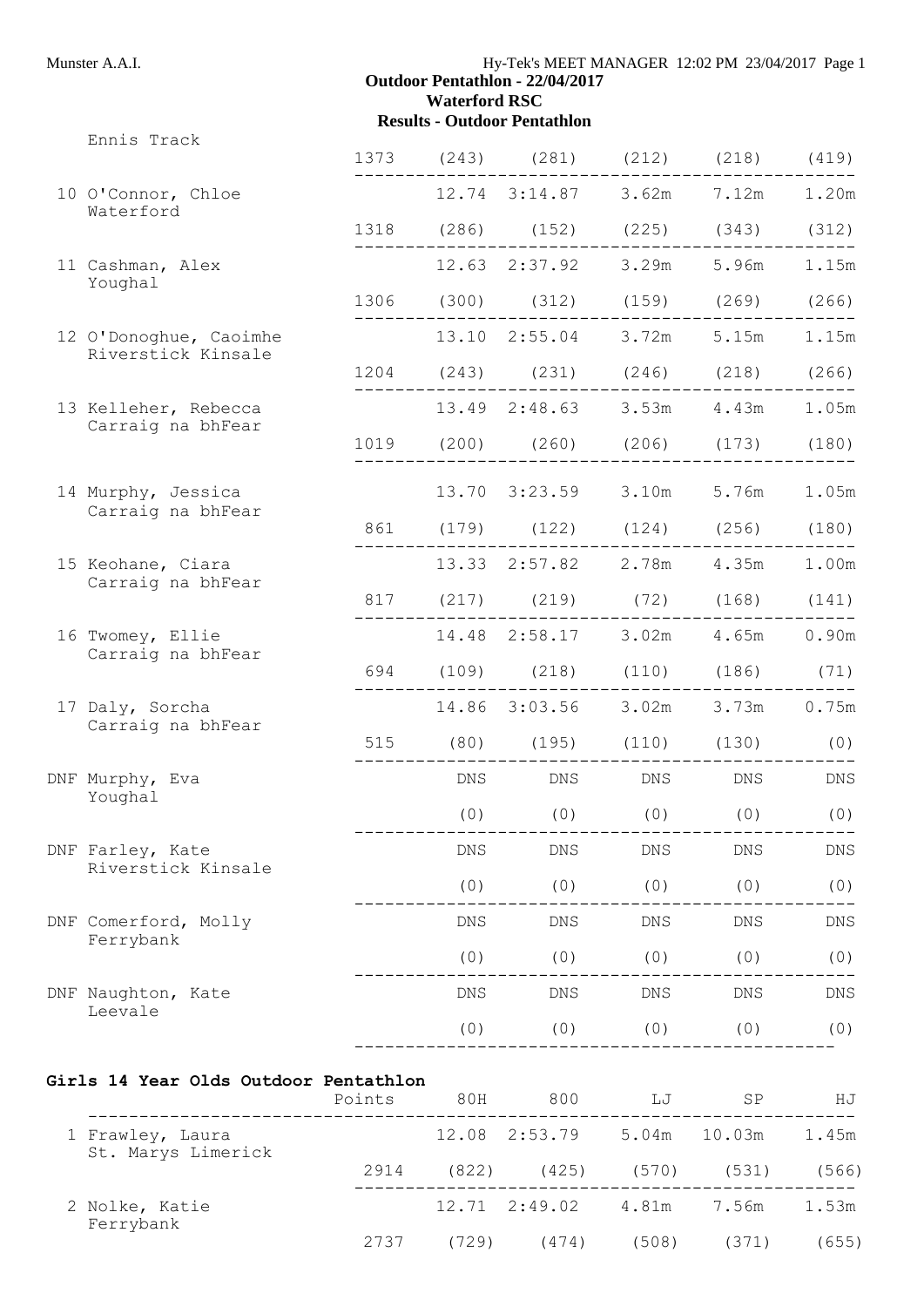|                                    | <b>Waterford RSC</b> | <b>Outdoor Pentathlon - 22/04/2017</b><br><b>Results - Outdoor Pentathlon</b> |                               |       |
|------------------------------------|----------------------|-------------------------------------------------------------------------------|-------------------------------|-------|
| 3 Byrne, Saidhbhe<br>Guest         |                      | 13.10 2:44.98 4.27m 9.98m 1.33m                                               |                               |       |
|                                    |                      | 2529 (674) (517) (371) (528) (439)                                            |                               |       |
| 4 O'Shea, Lorna<br>Carrick on Suir |                      | 12.74 2:41.96 4.33m 6.75m 1.36m                                               |                               |       |
|                                    |                      | 2451 (725) (551) (386) (319) (470)                                            |                               |       |
| 5 Cashman, Avril<br>Youghal        |                      | 16.03 2:37.10 3.69m 8.46m 1.27m                                               |                               |       |
|                                    |                      | 1978 (324) (607) (239) (429) (379)                                            |                               |       |
| 6 Joyce, Erin<br>Youghal           |                      | 16.62 2:36.03 3.88m 7.21m 1.18m                                               |                               |       |
|                                    |                      | 1808 (267) (619) (281) (348) (293)                                            |                               |       |
| 7 Murphy, Eva<br>Youghal           |                      | 15.35 2:52.35 3.89m 5.80m                                                     |                               | 1.24m |
|                                    |                      | 1725 (394) (439) (283) (259) (350)                                            |                               |       |
| 8 Buckley, Robyn<br>Youghal        |                      | 15.83 2:56.14 3.45m 5.19m                                                     |                               | 1.27m |
|                                    |                      | 1535 (344) (402) (190) (220) (379)                                            |                               |       |
| DNF Kilgannon, Natasha<br>Youghal  |                      | 18.79 DNS 3.25m 6.52m 1.24m                                                   |                               |       |
|                                    | (103)                |                                                                               | $(0)$ $(151)$ $(304)$ $(350)$ |       |

## **Girls 15 Year Olds Outdoor Pentathlon**

|                                 | Points | 80H   | 800     | LJ        | SP    | ΗJ    |
|---------------------------------|--------|-------|---------|-----------|-------|-------|
| 1 O'Donoghue, Amy<br>Bandon     |        | 13.88 | 2:41.49 | 4.76m     | 7.84m | 1.42m |
|                                 | 2543   | (569) | (556)   | (495)     | (389) | (534) |
| 2 Buuckley, Sara Zia<br>Leevale |        | 13.67 | 2:55.89 | 4.56m     | 5.92m | 1.36m |
|                                 | 2180   | (597) | (404)   | (443)     | (266) | (470) |
| 3 Iqwe, Paula<br>Ferrybank      |        | 13.37 | 3:26.21 | <b>ND</b> | 7.62m | 1.45m |
|                                 | 1738   | (637) | (160)   | (0)       | (375) | (566) |
|                                 |        |       |         |           |       |       |

## **Girls 16 Year Olds Outdoor Pentathlon**

|                                     | Points | 80H   | 800           | LJ    | SP     | ΗJ    |
|-------------------------------------|--------|-------|---------------|-------|--------|-------|
| 1 Ryan, Anna<br>Moycarkey Coolcroo  |        |       | 13.66 2:48.85 | 4.60m | 11.00m | 1.42m |
|                                     | 2657   | (598) | (476)         | (454) | (595)  | (534) |
| 2 Coffey, Orla<br>Carraig na bhFear |        |       | 14.32 2:30.81 | 4.72m | 7.82m  | 1.39m |
|                                     | 2572   | (514) | (683)         | (485) | (388)  | (502) |
| 3 Barrett, Kerry<br>Youghal         |        |       | 14.18 2:39.45 | 4.38m | 9.12m  | 1.36m |